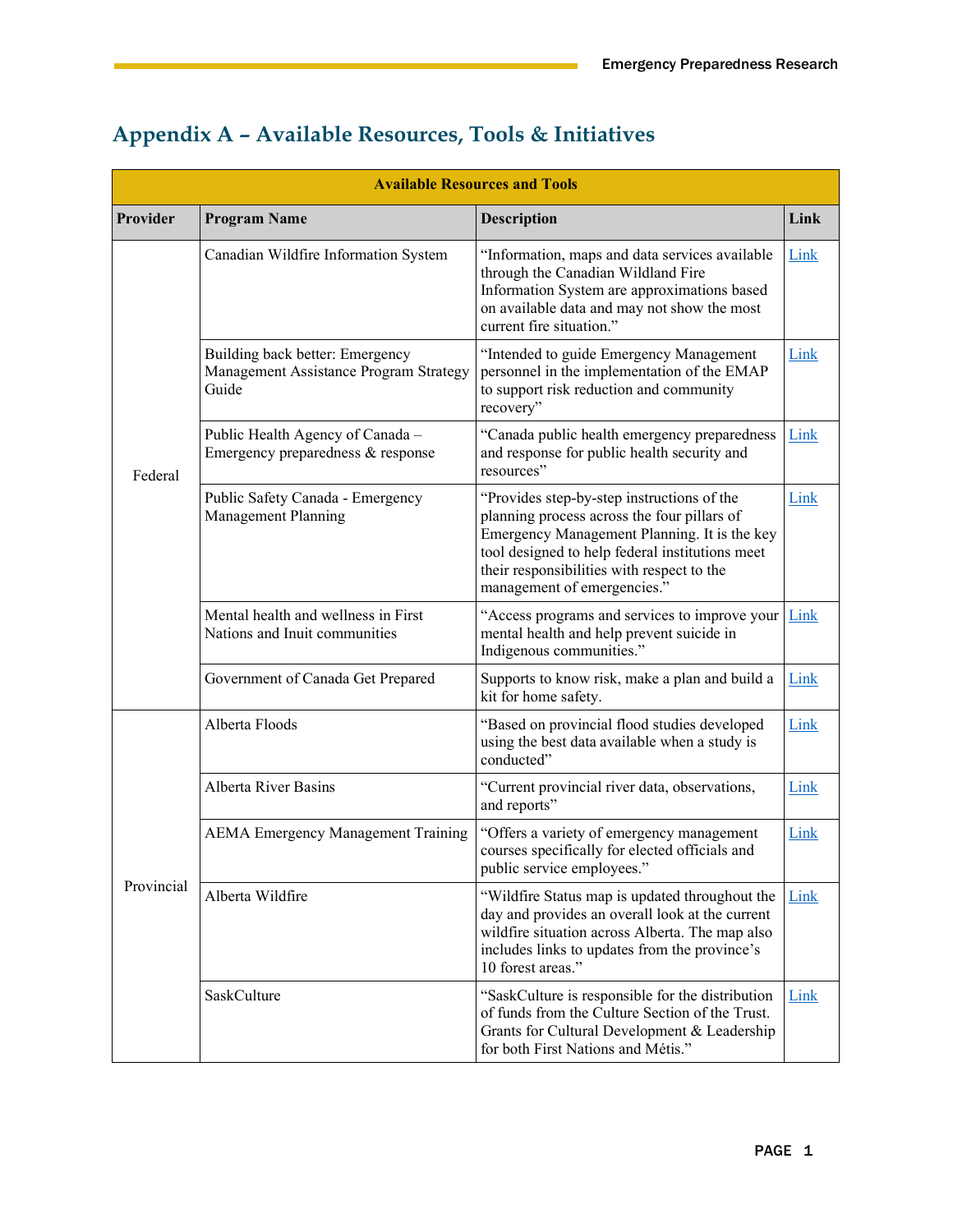| <b>Available Resources and Tools</b>                                                                        |                                                                                                                                                                                                                                                                                                                                                                                                                                                                                     |      |  |
|-------------------------------------------------------------------------------------------------------------|-------------------------------------------------------------------------------------------------------------------------------------------------------------------------------------------------------------------------------------------------------------------------------------------------------------------------------------------------------------------------------------------------------------------------------------------------------------------------------------|------|--|
| Saskatchewan First Nations Employment<br>& Training                                                         | "Provides users a glance at over 100 indicators<br>and the Resources Library contains over 500<br>programs, services and planning resources to<br>support First Nations in implementing their<br>priorities."                                                                                                                                                                                                                                                                       | Link |  |
| BC - Hazard Reference Guide for the<br>HRVA (Hazard, Risk and Vulnerability<br>Analysis) Tool               | "Provides terminology, definitions, data<br>sources, and subject matter expert guidance for<br>each hazard. It is a stand-alone document<br>intended to be updated more regularly than the<br>HRVA Tool"                                                                                                                                                                                                                                                                            | Link |  |
| <b>Emergency Management Planning Guide</b><br>for Local Authorities & First Nations -<br>Step-by-Step Guide | "Self-guided emergency planning toolkit to<br>support communities who are creating or<br>updating their all-hazard emergency<br>management plan. An all-hazard emergency<br>management plan describes clearly how people,<br>property, and the environment will be protected<br>in an emergency and provides a road map of<br>actions that will be taken when an emergency<br>occurs."                                                                                              | Link |  |
| <b>Emergency Management Planning Toolkit</b><br>for Local Authorities and First Nations                     | "The Emergency Management Planning<br>Toolkit for Local Authorities and First Nations<br>is a self-guided emergency planning toolkit to<br>support communities who are creating or<br>updating their all-hazard emergency<br>management plan. An all-hazard emergency<br>management plan describes clearly how people,<br>property, and the environment will be protected<br>in an emergency and provides a road map of<br>actions that will be taken when an emergency<br>occurs." | Link |  |
| Manitoba Emergency Measures<br>Organization -Resources & Tools                                              | "Provincial website, has links and supports to<br>Manitoba Infrastructure & Emergency<br>Management Organization"                                                                                                                                                                                                                                                                                                                                                                   | Link |  |
| Manitoba Flood preparedness Seminars                                                                        | "Designed to provide local authorities,<br>emergency services personnel and volunteers<br>with the latest forecast on water levels for the<br>major water systems in the province"                                                                                                                                                                                                                                                                                                  | Link |  |
| <b>Ontario Emergency Management</b>                                                                         | "Provincial website with tools and resources to<br>support development of plan and training"                                                                                                                                                                                                                                                                                                                                                                                        | Link |  |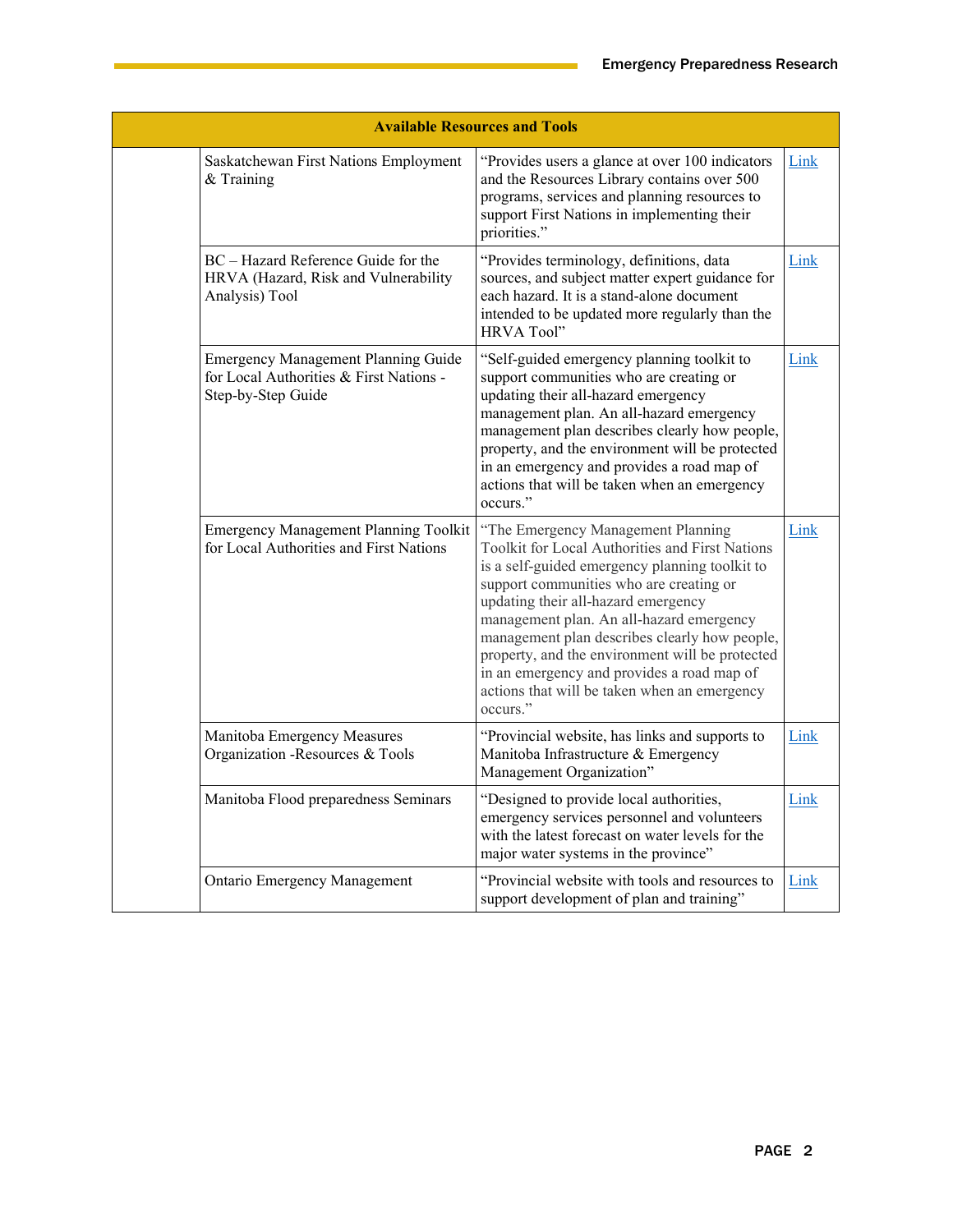| <b>Available Resources and Tools</b> |                                                                                                                  |                                                                                                                                                                                                                                                                                                                                                                                                                                                                                                                           |      |
|--------------------------------------|------------------------------------------------------------------------------------------------------------------|---------------------------------------------------------------------------------------------------------------------------------------------------------------------------------------------------------------------------------------------------------------------------------------------------------------------------------------------------------------------------------------------------------------------------------------------------------------------------------------------------------------------------|------|
| <b>NGO</b>                           | Red Cross Emergency Planning Tool                                                                                | Household emergency plan template                                                                                                                                                                                                                                                                                                                                                                                                                                                                                         | Link |
|                                      | Canadian Red Cross Be Ready - Steps to<br>Increase preparedness                                                  | "Bilingual pamphlet for community mailbox or<br>administration counter distribution"                                                                                                                                                                                                                                                                                                                                                                                                                                      | Link |
|                                      | Save the Children Reducing Risk &<br>Building Resilience – potential funding $&$<br>support for the Métis Nation | "When disasters strike, children rely on well-<br>trained professionals to help them survive and<br>recover. We and our First Nations, Métis, and<br>Inuit partners are working to ensure that front-<br>line workers and those who work with children<br>have the skills, expertise, and resources<br>necessary to protect children in disasters."                                                                                                                                                                       | Link |
| Industry                             | <b>ATCO</b> Frontec                                                                                              | "Expertise in hazard identification and risk<br>assessments (HIRA), response planning,<br>Incident Command Systems (ICS) training and<br>exercises, policy reviews, developing business<br>continuity plans and more"                                                                                                                                                                                                                                                                                                     | Link |
|                                      | Plains MidStream Canada                                                                                          | "Commitment to providing a workplace that<br>protects the health and safety of our employees,<br>contractors and the communities." Resources<br>for EM teams                                                                                                                                                                                                                                                                                                                                                              | Link |
|                                      | Enbridge Field Emergency Response Plan                                                                           | The Field Emergency Response Plan utilized<br>by Enbridge during an incident.                                                                                                                                                                                                                                                                                                                                                                                                                                             | Link |
|                                      | Enbridge Integrated Contingency Plan                                                                             | Contingency Plan developed for the Prairie<br>Region response Zone                                                                                                                                                                                                                                                                                                                                                                                                                                                        | Link |
|                                      | Enbridge Public Awareness Program                                                                                | Online platform that provides public<br>information, maps, contacts & other resources<br>focusing on key groups near their pipelines or<br>facilities.                                                                                                                                                                                                                                                                                                                                                                    | Link |
| Other                                | Federation of Sovereign Indigenous<br>Nations Emergency Management                                               | "Documents, downloads and bulletins for First<br>Nations"                                                                                                                                                                                                                                                                                                                                                                                                                                                                 | Link |
|                                      | FEMA - Community Emergency<br><b>Response Team Training Resources</b>                                            | "US Government Resource "a tool to educates<br>volunteers about disaster preparedness for the<br>hazards that may impact their area and trains<br>them in basic disaster response skills, such as<br>fire safety, light search and rescue, team<br>organization, and disaster medical operations.<br>CERT offers a consistent, nationwide approach<br>to volunteer training and organization that<br>professional responders can rely on during<br>disaster situations, allowing them to focus on<br>more complex tasks." | Link |
|                                      | FireSmart Canada                                                                                                 | "FireSmart Canada leads the development of<br>resources and programs designed to empower<br>the public and increase neighbourhood<br>resilience to wildfire across Canada."                                                                                                                                                                                                                                                                                                                                               | Link |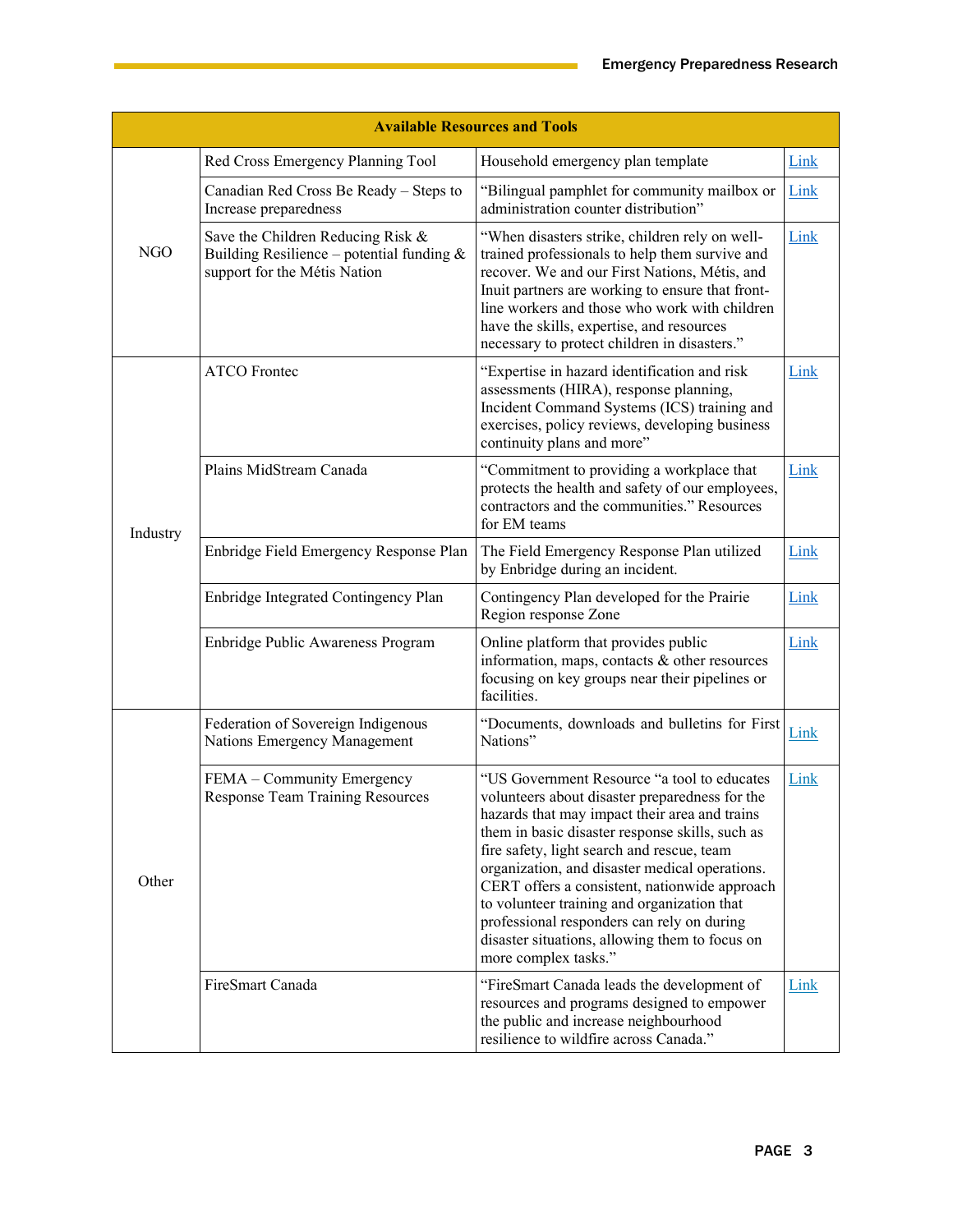| <b>Available Resources and Tools</b> |                                                                               |                                                                                                                                                                                                                                                                                                                                                                                                                                                               |      |
|--------------------------------------|-------------------------------------------------------------------------------|---------------------------------------------------------------------------------------------------------------------------------------------------------------------------------------------------------------------------------------------------------------------------------------------------------------------------------------------------------------------------------------------------------------------------------------------------------------|------|
|                                      | ICS Canada - References, Training Links,<br>Resources                         | "ICS Canada is a Pan Canadian command and<br>control structure used to help manage<br>emergency incidents and planned events. It<br>provides the framework for standard incident<br>management response and improves<br>interoperability between all response<br>organizations as well as with international<br>cooperators."                                                                                                                                 | Link |
|                                      | McMurray Métis Community Emergency<br>Management Plan                         | "Updated March 2019 Community Emergency<br>Response Plan"                                                                                                                                                                                                                                                                                                                                                                                                     | Link |
|                                      | Métis Nation - Public Safety &<br>Emergency preparedness Tools &<br>Resources | "This site is intended to provide access and to<br>information on public safety and emergency<br>preparedness including federal legislation and<br>policy; key reports; program opportunities and<br>links to provincial emergency measures. A<br>range of webinars and videos on safety and<br>emergency and evacuation planning, fire and<br>flooding are accessible as well as practical<br>emergency preparedness tools for families and<br>communities." | Link |
|                                      | Emergency Planning Guide for<br>Community Officials                           | This Guide is intended for use by community<br>officials responsible for emergency planning in<br>their jurisdiction.                                                                                                                                                                                                                                                                                                                                         | Link |
|                                      | ReDI Disaster Management Software                                             | "Disaster management software for volunteer<br>preparation, response, recovery, and seamless<br>communication through all phases of disaster."                                                                                                                                                                                                                                                                                                                | Link |

| <b>Provider</b> | <b>Program Name</b>                                                                                | <b>Description</b>                                                                                                                                                                             | Link |
|-----------------|----------------------------------------------------------------------------------------------------|------------------------------------------------------------------------------------------------------------------------------------------------------------------------------------------------|------|
| Federal         | Land and Economic Development Service<br>Program                                                   | "Funding Initiative for land management $\&$<br>environment management initiatives"                                                                                                            | Link |
|                 | ISC Comprehensive Funding Agreement<br>(10-year grant) 2020-2021                                   | "Legal agreement to be filled out by First<br>Nations or Provincial EM."                                                                                                                       | Link |
| Provincial      | Saskatchewan - Northern Capital Grants<br>Program for municipal infrastructure &<br>capital assets | "The Northern Capital Grants Program<br>provides northern municipalities and<br>settlements with financial assistance to build or<br>purchase municipal infrastructure and capital<br>assets." | Link |
|                 | Alberta - Regional capacity building<br>initiative                                                 | "The objective of the Alberta Community<br>Partnership (ACP) is to improve the viability<br>and long-term sustainability of municipalities."                                                   | Link |